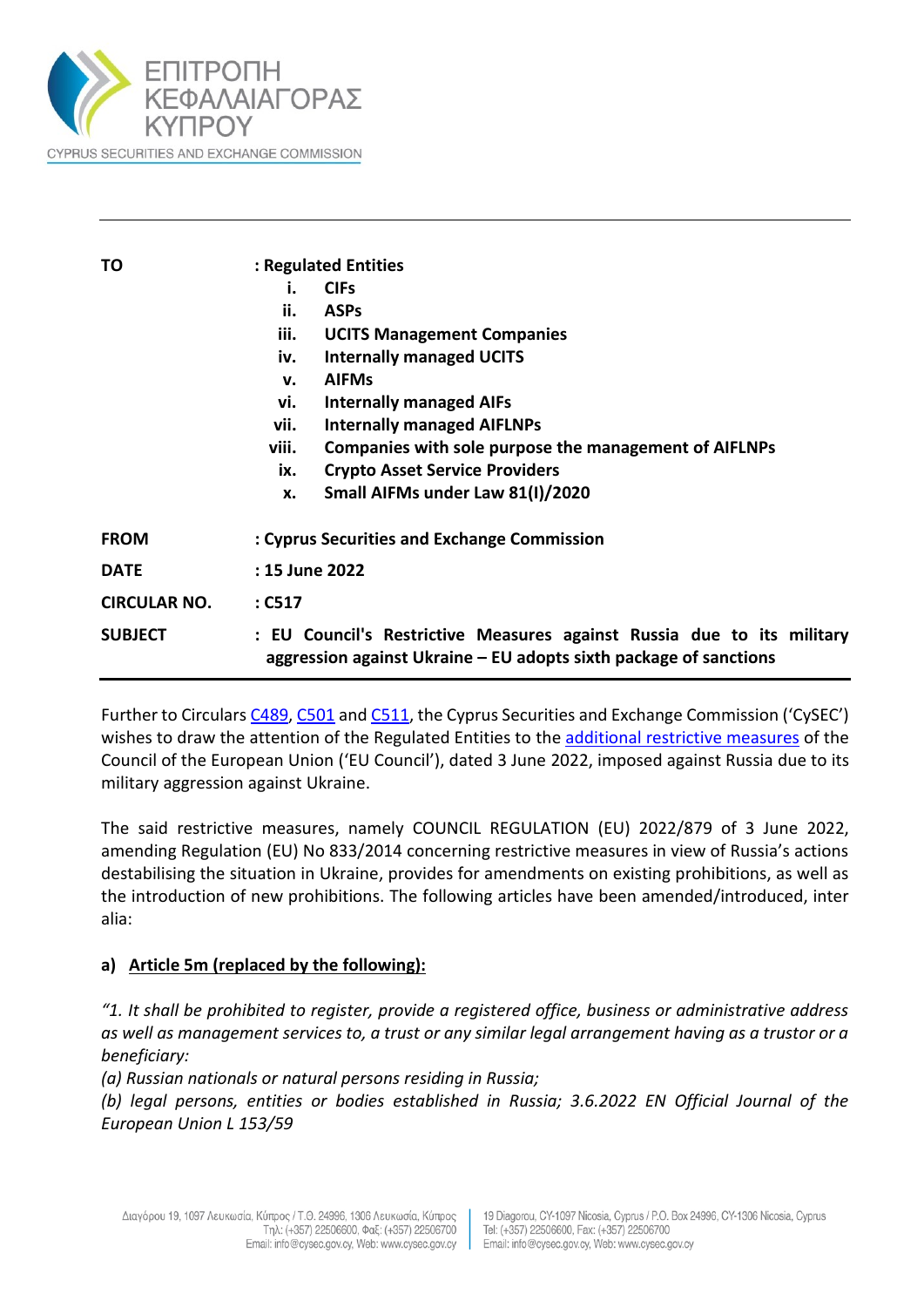*(c) legal persons, entities or bodies whose proprietary rights are directly or indirectly owned for more than 50 % by a natural or legal person, entity or body referred to in points (a) or (b);* 

*(d) legal persons, entities or bodies controlled by a natural or legal person, entity or body referred to in points (a), (b) or (c);* 

*(e) a natural or legal person, entity or body acting on behalf or at the direction of a natural or legal person, entity or body referred to in points (a), (b), (c) or (d).* 

*2. It shall be prohibited as of 5 July 2022 to act as, or arrange for another person to act as, a trustee, nominee shareholder, director, secretary or a similar position, for a trust or similar legal arrangement as referred to in paragraph 1.* 

*3. Paragraphs 1 and 2 shall not apply to the operations that are strictly necessary for the termination by 5 July 2022 of contracts which are not compliant with this Article concluded before 9 April 2022 or of ancillary contracts necessary for the execution of such contracts.* 

*4. Paragraphs 1 and 2 shall not apply when the trustor or beneficiary is a national of a Member State or a natural person having a temporary or permanent residence permit in a Member State.* 

*5. By way of derogation from paragraph 2, the competent authorities may authorise, under such conditions as they deem appropriate, the services referred to in paragraph 2 to continue beyond 5 July 2022, for:* 

*(a) the completion by 5 September 2022 of operations strictly necessary for the termination of contracts referred to in paragraph 3, provided that such operations were initiated before 11 May 2022; or* 

*(b) other reasons, provided that the service providers do not accept from, or make available to, the persons referred to in paragraph 1 any funds or economic resources, directly or indirectly, or otherwise provide such persons with any benefit from assets placed in a trust.*

*6. By way of derogation from paragraphs 1 and 2, the competent authorities may authorise the services referred to in those paragraphs, under such conditions as they deem appropriate, after having determined that this is necessary for:* 

*(a) humanitarian purposes, such as delivering or facilitating the delivery of assistance, including medical supplies, food, or the transfer of humanitarian workers and related assistance or for evacuations;* 

*(b) civil society activities that directly promote democracy, human rights or the rule of law in Russia; or* 

*(c) the operation of trusts whose purpose is the administration of occupational pension schemes, insurance policies or employee share scheme, charities, amateur sports clubs, and funds for minors or vulnerable adults.*

*7. The Member State concerned shall inform the Commission of any authorisation granted under paragraph 5 or 6 within two weeks of such authorisation.';"*

**It is emphasized that paragraph 2 of Article 5m was amended to prohibit as of 5 July 2022 to act as, or arrange for another person to act as, a trustee, nominee shareholder, director, secretary or**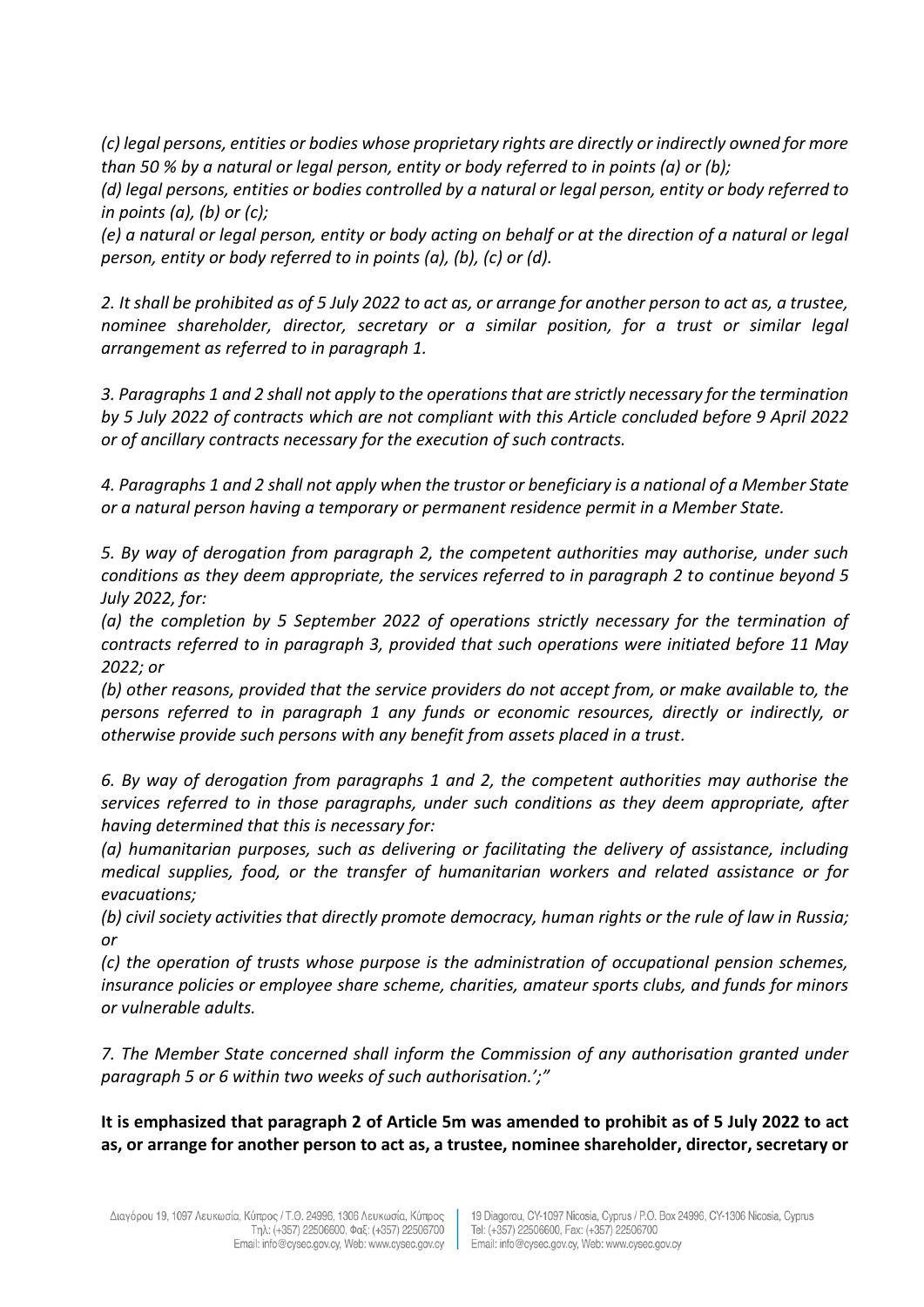**a similar position, for a trust or similar legal arrangement as referred to in paragraph 1 of Article 5m. Furthermore, Article 5m provides for exemptions and derogations from paragraphs 1 and 2 under certain conditions.**

It is noted that, a [list](https://eur-lex.europa.eu/legal-content/EN/TXT/PDF/?uri=CELEX:52019XC1024(01)&qid=1652189972022&from=EN) of "trusts and similar legal arrangements" governed under the law of the EU Member States is included in the Official Journal of the European Union.

## **b) Article 3m (new):**

*"1. It shall be prohibited to purchase, import or transfer, directly or indirectly, crude oil or petroleum products, as listed in Annex XXV, if they originate in Russia or are exported from Russia.* 

*2. It shall be prohibited to provide, directly or indirectly, technical assistance, brokering services, financing or financial assistance or any other services related to the prohibition in paragraph 1.*

*[…]"*

**It is highlighted that paragraph 2 of Article 3m introduces the prohibition for not providing, directly or indirectly, technical assistance, brokering services, financing or financial assistance or any other services related to the prohibition in paragraph 1 of Article 3m. Furthermore, Article 3m provides for exemptions and derogations from paragraphs 1 and 2 under certain conditions.**

## **c) Article 5n (new):**

*"1. It shall be prohibited to provide, directly or indirectly, accounting, auditing, including statutory audit, bookkeeping or tax consulting services, or business and management consulting or public relations services to: (a) the Government of Russia; or (b) legal persons, entities or bodies established in Russia.*

# *[…]"*

## **It is highlighted that, Article 5n provides for exemptions and derogations from paragraph 1 under certain conditions.**

Considering points (a), (b) and (c) above, all Regulated Entities that are affected by the said restrictive measures are expected to inform CySEC by **Tuesday, 21 June 2022**, at the latest, using the email address [aml@cysec.gov.cy,](mailto:aml@cysec.gov.cy) regarding the **appropriate actions/measures taken or intended to be taken by the Regulated Entity for compliance with Articles 5m, 5n and 3m, if applicable.**

Additionally, it is reminded that the obligation of the Regulated Entities to report to CySEC the existence of business relationships with persons or entities subject to the EU Council's Restrictive Measures against Russia due to its military aggression against Ukraine, constitutes a **continuous obligation** and requires compliance for both existing EU Council's Restrictive Measures, and those